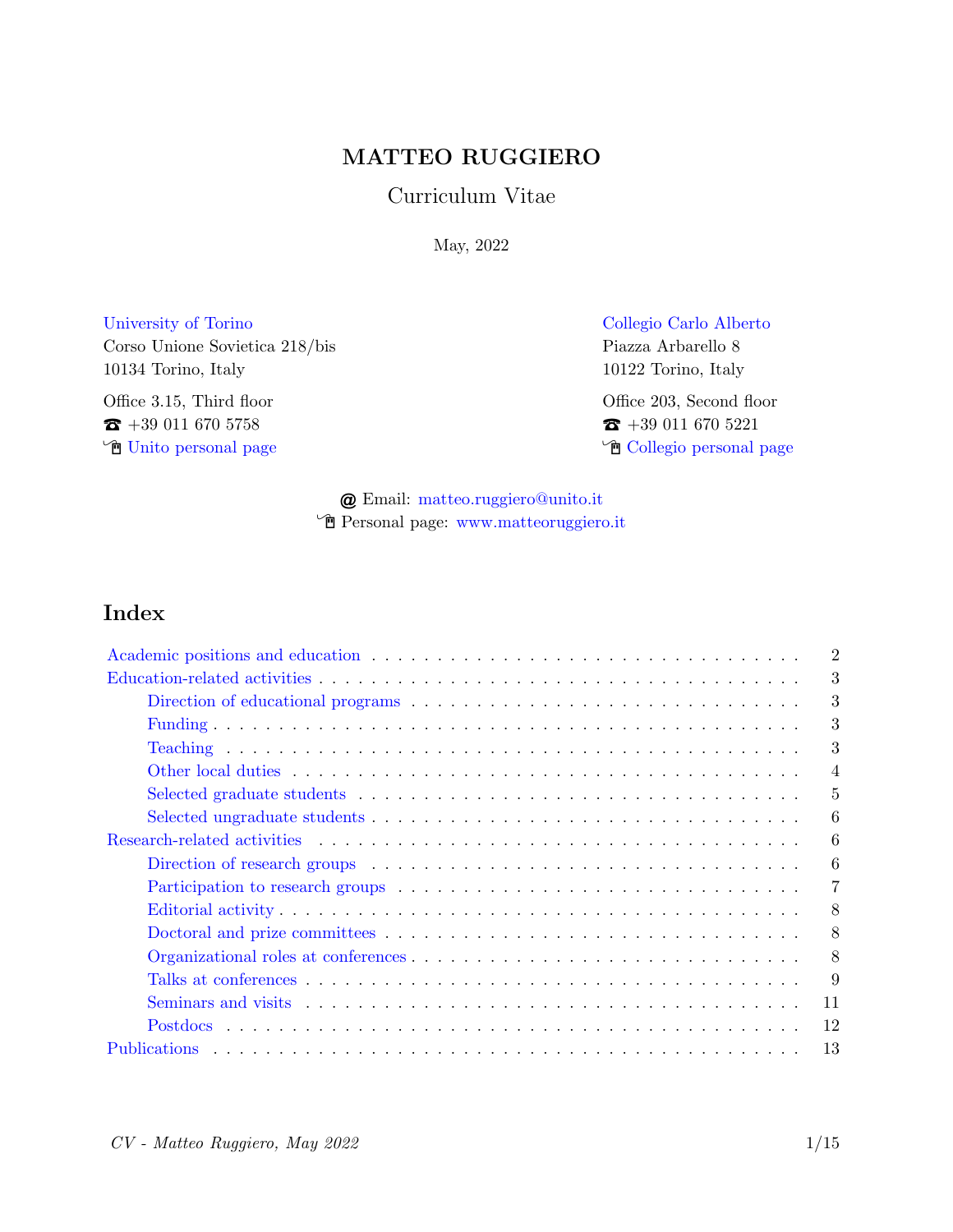# <span id="page-1-0"></span>Academic positions and education

# Current positions

Professor of Statistics, University of Torino (from 2020) Fellow, [Collegio Carlo Alberto](https://www.carloalberto.org/people/faculty/) (from 2021) Scientific Director, ["de Castro" Statistics Initiative](http://carloalberto.org/stats) (from 2017) Coordinator for Mathematics and Statistics, [Allievi Honors Program,](https://www.carloalberto.org/education/allievi-honors-program/) Collegio Carlo Alberto (from 2016) Coordinator, [Laurea Magistrale \(M.Sc.\) in Stochastics and Data Science,](http://www.master-sds.unito.it) Un. of Torino (from 2021)

Co-coordinator, [Complex Data Modeling Research Network](https://midas.mat.uc.cl/network/) (from 2020)

## Past positions

#### Employment

Associate Professor of Statistics, Un. of Torino (2016-2020) Assistant Professor of Statistics, Un. of Torino (2011-2016) Assistant Professor of Statistics, Un. of Pavia (2008-2011) Postdoctoral Fellow, Un. of Torino (2007-2008)

Other

Deputy Coordinator, [Laurea Magistrale \(M.Sc.\) in Stochastics and Data Science,](http://www.master-sds.unito.it) Un. of Torino (2015-2021)

Research Affiliate, Collegio Carlo Alberto (2012-2021)

Adjunct Faculty, Allievi Honors Program, Collegio Carlo Alberto (2007-2013)

Adjunct Faculty, Ph.D. in Theoretical Economics, Finance and Statistics, Un. of Torino (2007-2013) Research Affiliate, "de Castro" Statistics Initiative, Collegio Carlo Alberto (2010-2017)

# Education

PhD in Statistics, Bocconi University (2007) Laurea cum laude in Economic and Social Disciplines (DES), Bocconi University (2003)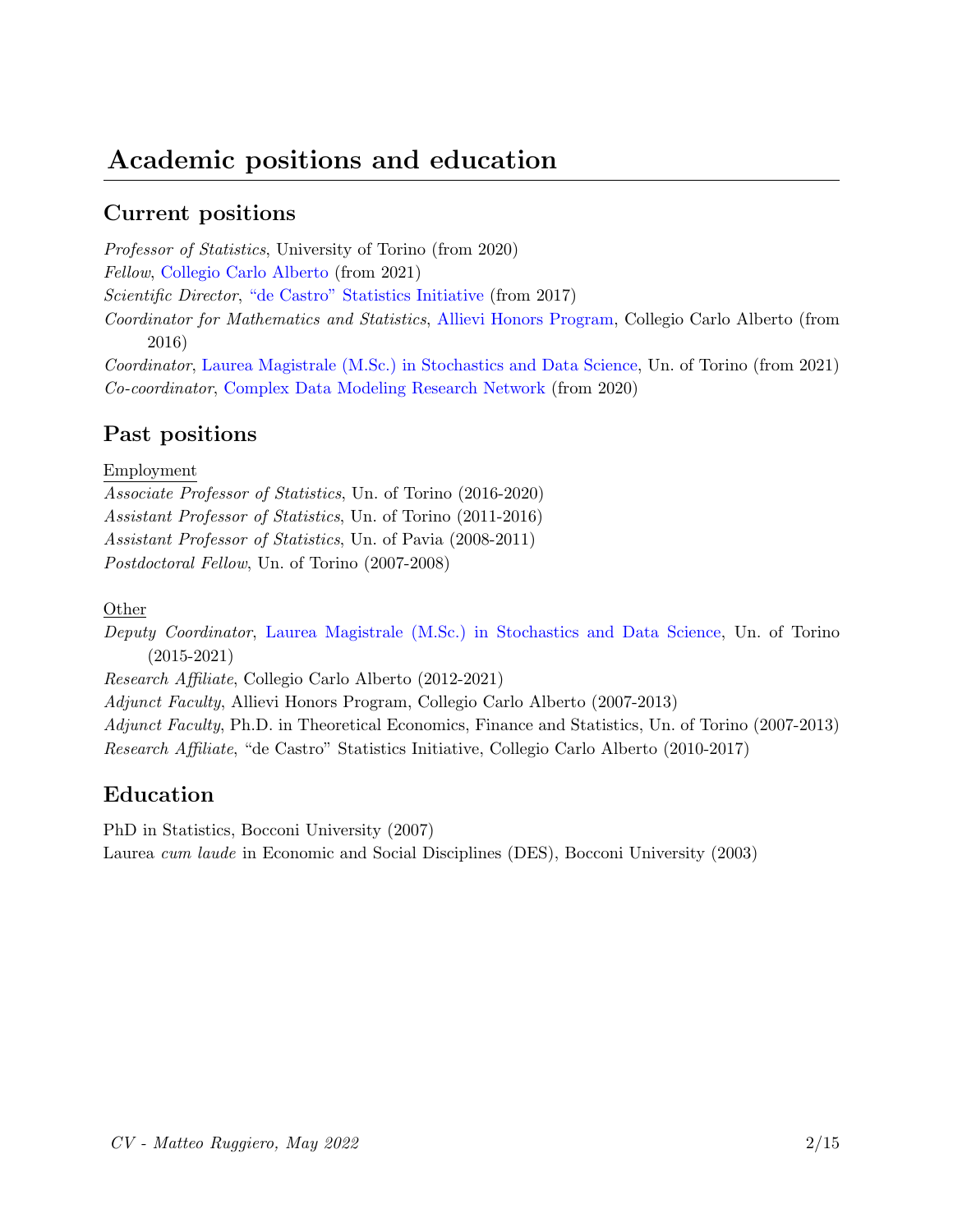# <span id="page-2-0"></span>Direction of educational programs

- <span id="page-2-1"></span>2016-current Coordinator for Mathematics and Statistics, [Allievi Honors Program,](https://www.carloalberto.org/education/allievi-honors-program/) Collegio Carlo Alberto
- 2021-2024 Coordinator, [Laurea Magistrale \(M.Sc.\) in Stochastics and Data Science,](http://www.master-sds.unito.it) University of Torino
- 2015-2021 Deputy Coordinator and Chair of Admissions, [Laurea Magistrale \(M.Sc.\) in Stochastics](http://www.master-sds.unito.it) [and Data Science,](http://www.master-sds.unito.it) University of Torino

# Funding

- 2019-2021 Two-year grant (joint with Laura Sacerdote) for the project Internationalization of the education in Data Science at the Un. of Torino, funded by CRT Foundation.
- 2017-2019 Two-year grant (joint with Laura Sacerdote) for the project Consolidation of the [M.Sc. in Stochastics and Data Science](http://www.master-sds.unito.it), funded by CRT Foundation.
- 2015-2017 Two-year grant (joint with Laura Sacerdote) for the project *Start-up of the M.Sc.* in [Stochastics and Data Science](http://www.master-sds.unito.it), funded by CRT Foundation.

## Teaching

(held at Un. of Torino unless specified. Flags  $\rightarrow$  English/Italian teaching language)

#### 2017/18 - current

- Bayesian statistics  $(\mathbf{X}, \mathbf{K})$ , M.Sc. in Stochastics and Data Science
- Stochastic modelling for statistical applications  $(\mathbb{H})$ , M.Sc. in Stochastics and Data Science
- Statistics  $(\blacksquare)$ , B.Sc. in Economics

#### 2016/17

- Bayesian nonparametric statistics  $(\mathbb{H})$ , M.Sc. in Stochastics and Data Science
- Stochastic modelling for statistical applications  $(\mathbb{H})$ , M.Sc. in Stochastics and Data Science
- Statistics  $(\blacksquare)$ , B.Sc. in Economics

#### 2015/16

- Stochastic modelling for statistical applications  $(\mathbb{H})$ , M.Sc. in Stochastics and Data Science
- Statistics  $(\blacksquare)$ , B.Sc. in Economics

#### 2014/15

• Statistics  $(\blacksquare)$ , B.Sc. in Economics

2013/14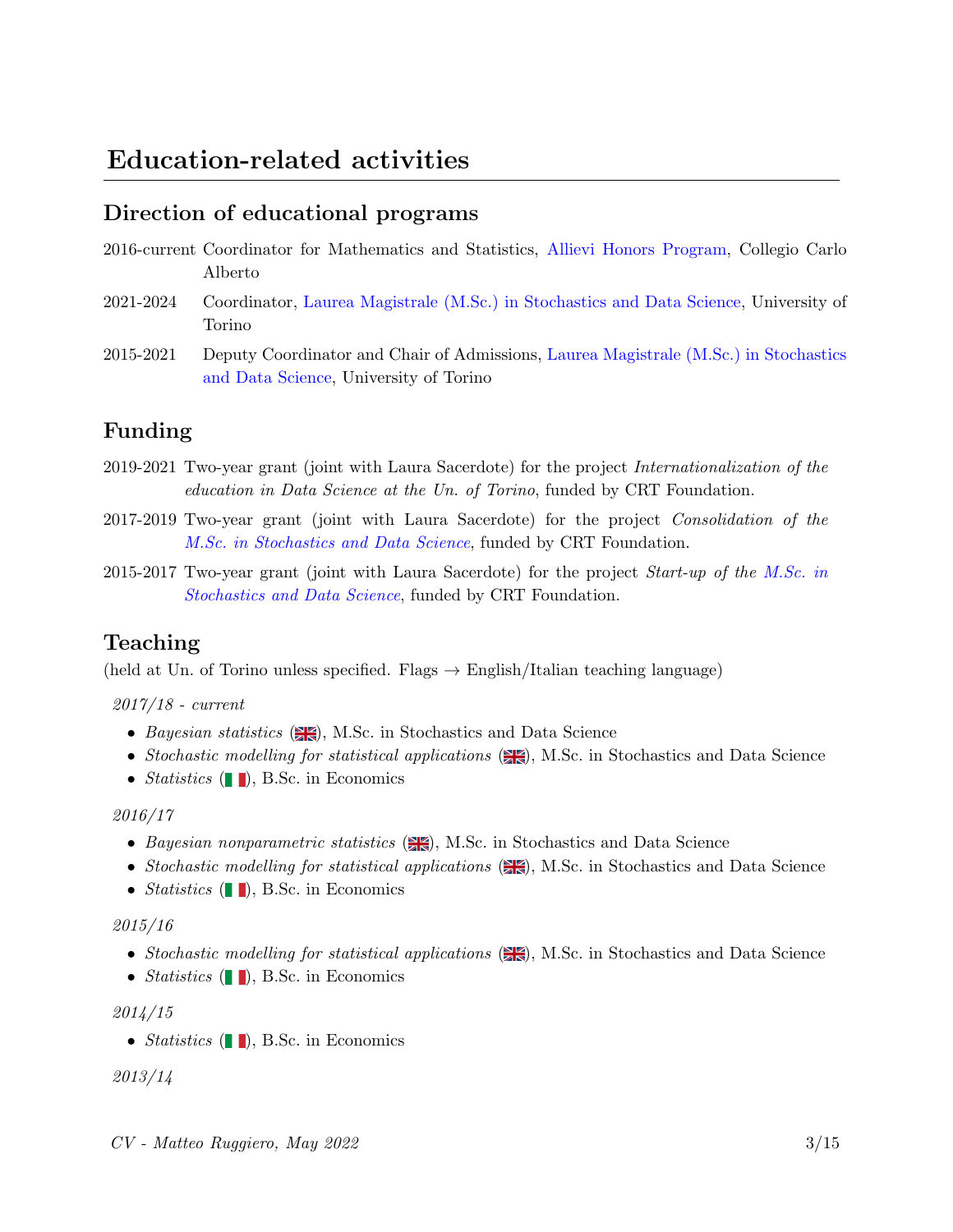• *Statistics* (**| |**), B.Sc. in Banking, Stock Exchange and Insurance

#### 2011/12 - 2012/13

- Statistics  $(\blacksquare)$ , B.Sc. in Banking, Stock Exchange and Insurance
- Measure Theory  $(\frac{\text{min}}{\text{min}})$ , Ph.D. in Theoretical Economics, Finance and Statistics, Un. of Torino, and Allievi Honors Program, Collegio Carlo Alberto

#### 2009/10 - 2010/11

- Statistical Inference  $(\mathbb{Z})$ , Ph.D. in Theoretical Economics, Finance and Statistics, Un. of Torino, and Allievi Honors Program, Collegio Carlo Alberto
- Measure Theory  $(\mathbb{H})$ , Ph.D. in Theoretical Economics, Finance and Statistics, Un. of Torino, and Allievi Honors Program, Collegio Carlo Alberto
- Stochastic processes  $(\blacksquare)$ , B.Sc. in Banking and Finance, Un. of Pavia
- Data analysis  $(\blacksquare)$ , B.Sc. in Economics, Un. of Pavia

#### 2008/09

- Statistical Inference  $(\mathbb{Z})$ , Ph.D. in Theoretical Economics, Finance and Statistics, Un. of Torino, and Allievi Honors Program, Collegio Carlo Alberto
- Measure Theory  $(\mathbb{H})$ , Ph.D. in Theoretical Economics, Finance and Statistics, Un. of Torino, and Allievi Honors Program, Collegio Carlo Alberto
- Data analysis  $(\blacksquare)$ , B.Sc. in Economics, Un. of Pavia

#### 2007/08

- Statistical Inference  $(\mathbb{R})$ , Ph.D. in Theoretical Economics, Finance and Statistics, Un. of Torino, and Allievi Honors Program, Collegio Carlo Alberto
- <span id="page-3-0"></span>• Measure Theory  $(\mathbb{H})$ , Ph.D. in Theoretical Economics, Finance and Statistics, Un. of Torino, and Allievi Honors Program, Collegio Carlo Alberto

# Other local duties

| Oct 2021-Oct 2024:  | Member of the Teaching Committee, ESOMAS Dept., Un. of Torino                      |
|---------------------|------------------------------------------------------------------------------------|
| Oct 2018-Oct 2024:  | Member of the Executive Board, ESOMAS Dept., Un. of Torino                         |
| Oct 2020-Oct 2022:  | Chair, Library Board, School of Management and Economics, Un. of Torino            |
| 2019:               | Member of the Dept. Teaching Assistants Selection Committee, ESOMAS                |
|                     | Dept., Un. of Torino                                                               |
| Oct 2015-Sept 2018: | Member of the Research Committee, ESOMAS Department, Un. of Torino                 |
|                     | Sept 2010-Sept 2017: Statistics Seminar Series coordinator, Collegio Carlo Alberto |
| Oct 2016:           | Visiting Scientists Committee, ESOMAS Department, Un. of Torino                    |
| Sept 2015:          | Member of the University Committee for Foreign Students Scholarships,              |
|                     | Un. of Torino                                                                      |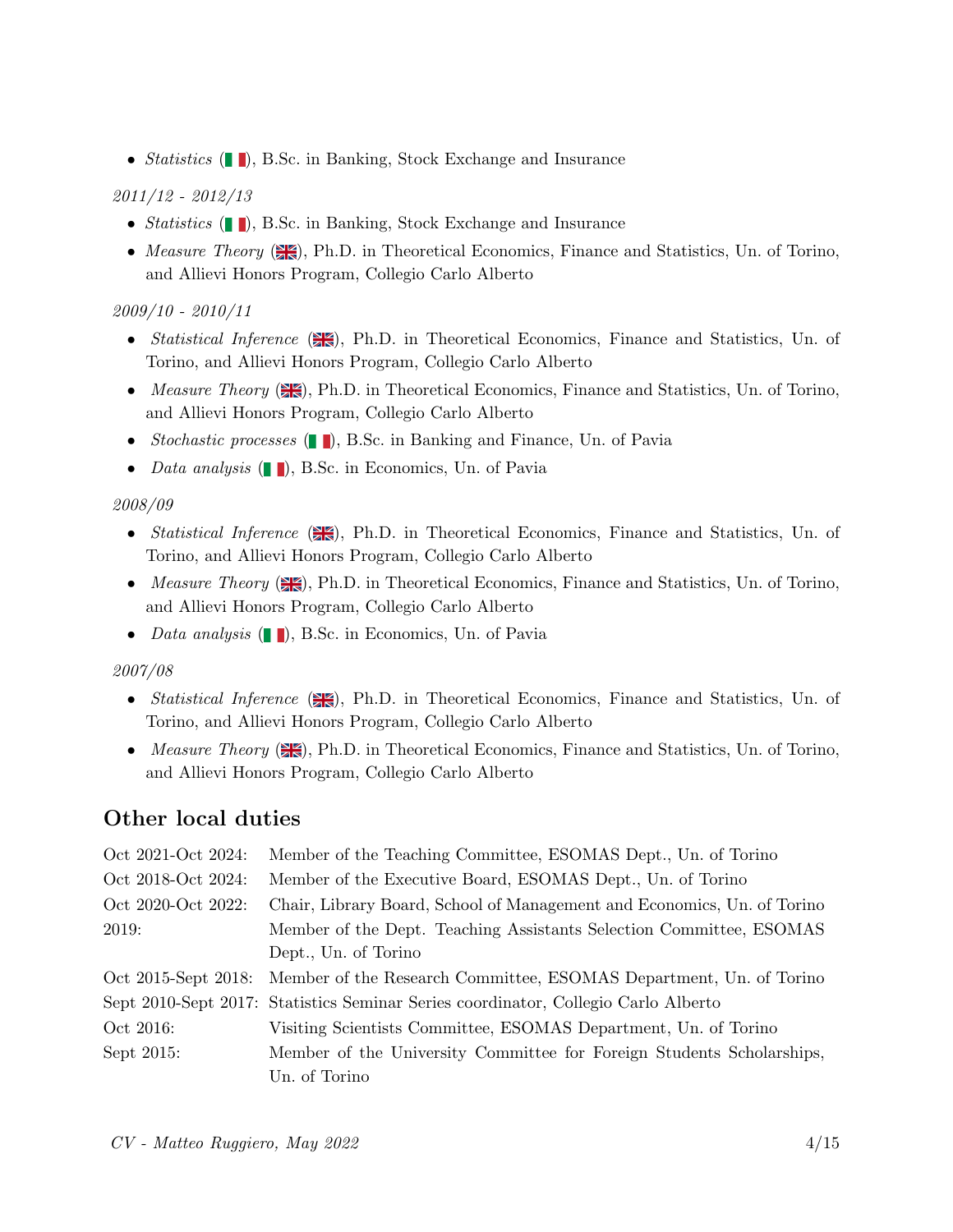|                     | Nov 2013-Sept 2015: Member of the Executive Board, School of Management and Economics,        |
|---------------------|-----------------------------------------------------------------------------------------------|
|                     | Un. of Torino                                                                                 |
| Feb 2012-Sept 2015: | Member of the Executive Board, ESOMAS Department, Un. of Torino                               |
| Sept 2012:          | Member of the Committee for the Dept. Bylaw, ESOMAS Department,                               |
|                     | Un. of Torino                                                                                 |
|                     | Apr 2010-Mar 2011: Department's website developer and administrator, Dept. of Economics and   |
|                     | Quantitative Methods, Un. of Pavia                                                            |
|                     | Mar 2008-Mar 2011: Statistics seminars coordinator, Dept. of Economics and Quantitative Meth- |
|                     | ods, Un. of Pavia                                                                             |
|                     | Mar 2008-Sept 2008: Internships Committee Member, Faculty of Economics, Un. of Pavia          |

# Selected graduate students

- Chiara Boetti, M.Sc. supervision (2022). Next position: PhD student in Statistical Applied Mathematics, University of Bath, UK.
- Rebecca Farina, Senior Allievi Program mentoring (2022). Next position: PhD student in Statistics, University, USA.
- Lorenzo Modotti, Senior Allievi Program mentoring (2022). Next position: PhD student in Decision, Risk and Operations, Columbia University, USA.
- George Kanchaveli, Senior Allievi Program mentoring (2022). Next position: PhD student in Statistics and Computer Science, Bocconi University, Italy.
- Alessandro Chiusolo, Senior Allievi Program mentoring (2021). Next position: PhD student in Operations Research & Financial Engineering, Princeton University, USA.
- Ettore Fincato, M.Sc. supervision (2021). Next position: PhD student in Computational Statistics and Data Science, University of Bristol.
- Andrea Pandolfi, M.Sc. supervision and Senior Allievi Program mentoring (2021). Next position: PhD student in Statistics & Computer Science, Bocconi University.
- Alberto Gennaro, Senior Allievi Program mentoring (2020). Next position: PhD student in Industrial Engineering & Operations Research University of California at Berkeley.
- Adele Ravagnani, Senior Allievi Program mentoring (2020). Next position: PhD Student in Computational Methods and Mathematical Models for Sciences and Finance, Scuola Normale Superiore, Italy.
- Patric Dolmeta, Senior Allievi Program mentoring (2020). Next position: PhD student in Statistics & Computer Science, Bocconi University, Italy.
- Luca Benetti, Senior Allievi Program mentoring (2020). Next position: PhD student in Statistics & Computer Science, Bocconi University, Italy.
- Filippo Ascolani, M.Sc. supervision and Senior Allievi Program mentoring (2019). **Runner-up** (honorable mention) for the best 2019 M.Sc. thesis in Mathematical Statistics, awarded by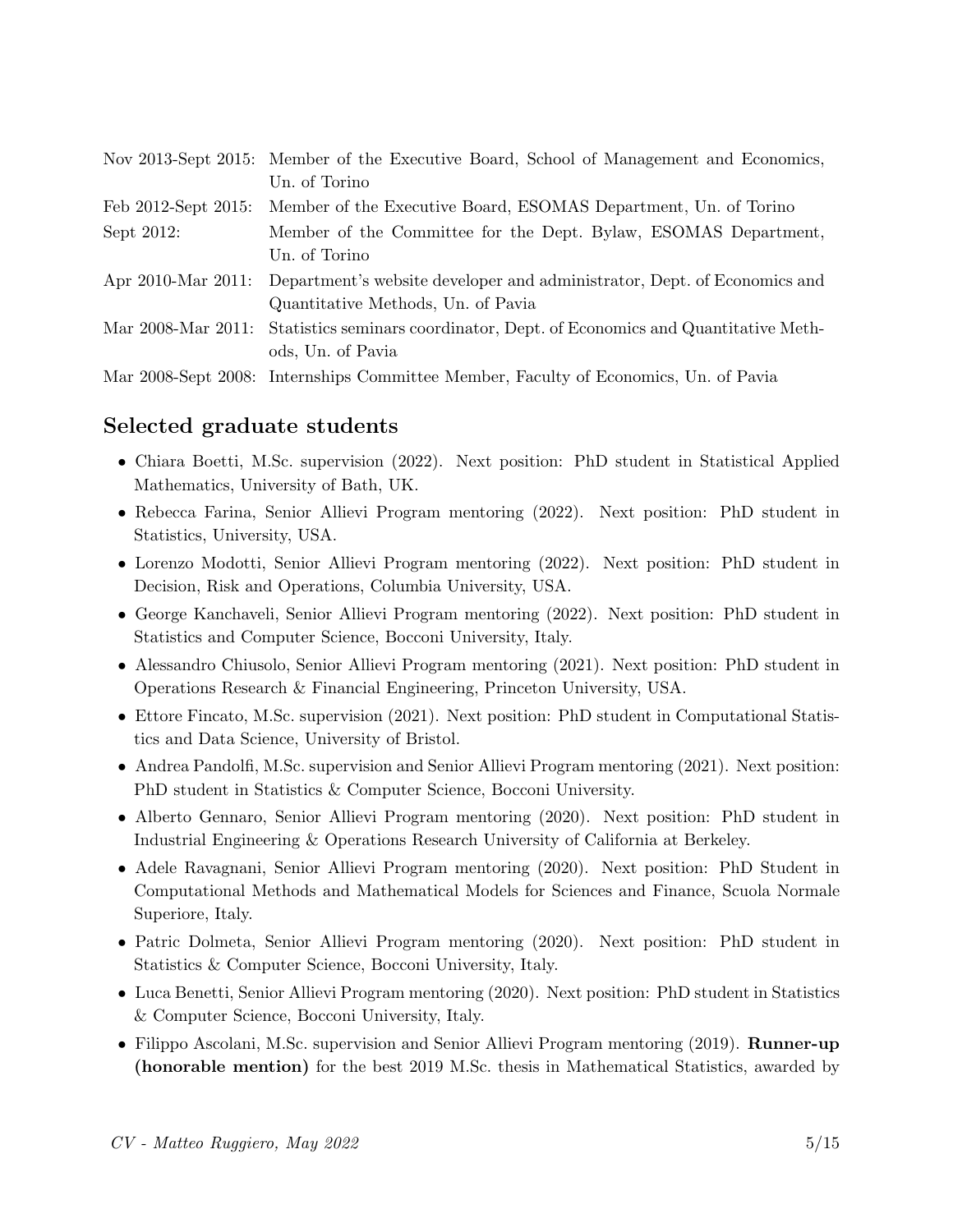the Italian Statistical Society. Next position: PhD student in Statistics, Bocconi University.

- Gabriele Lubatti, Senior Allievi Program mentoring (2019). Next position: PhD student, Helmholtz Zentrum München, Germany.
- Ayoub Amil, M.Sc. supervision and Senior Allievi Program mentoring(2018). Next position: PhD student in Decision Sciences, Duke University, USA.
- Alberto Cappello, Senior Allievi Program mentoring (2018). Next position: PhD student in Economics, Boston College, USA.
- Matteo Giordano, M.Sc. supervision and Senior Allievi Program mentoring (2017). Next position: PhD student in Mathematical Statistics, Un. of Cambridge, UK.
- Riccardo Fogliato, M.Sc. supervision and Senior Allievi Program mentoring (2017). Next position: PhD student in Statistics, Carnegie Mellon Un., USA.
- Federico Ferrari, Senior Allievi Program mentoring (2017). Next position: PhD student in Statistics, Duke University, USA.
- Francesca Panero, Senior Allievi Program mentoring (2017). Next position: PhD student in Statistics, Oxford University, UK.
- Lorenzo Rimella, Senior Allievi Program mentoring (2017). Next position: PhD student in Statistics, Bristol University, UK.
- Matteo Sordello, M.Sc. supervision and Senior Allievi Program mentoring, Un. of Torino (2015). Next position: PhD student in Statistics, Wharton School, Un. of Pennsylvania, USA.
- Gianluca Detommaso, M.Sc. supervision and Senior Allievi Program mentoring, Un. of Torino (2015). Next position: PhD student in Statistical Applied Mathematics, Un. of Bath, UK.
- <span id="page-5-0"></span>• Vito Musci, Senior Allievi Program mentoring (2014). Next position: MBA Fellow at Collège des Ingénieurs, Paris, France.

## Selected ungraduate students

• Alice Mazzacurati, Junior Allievi Program mentoring (2021). Next position: M.Sc. student in Analysis and Policy in Economics, Paris School of Economics.

# <span id="page-5-1"></span>Research-related activities

## Direction of research

- <span id="page-5-2"></span>2017-current Scientific Director of the ["de Castro" Statistics Initiative,](https://www.carloalberto.org/research/statistics-initiative/) research center hosted at Collegio Carlo Alberto
- 2017-20 Coordinator of the Un. of Torino local research unit of the National Research Project (PRIN 2015) Modern Bayesian nonparametric methods. National coordinator: Igor Prünster.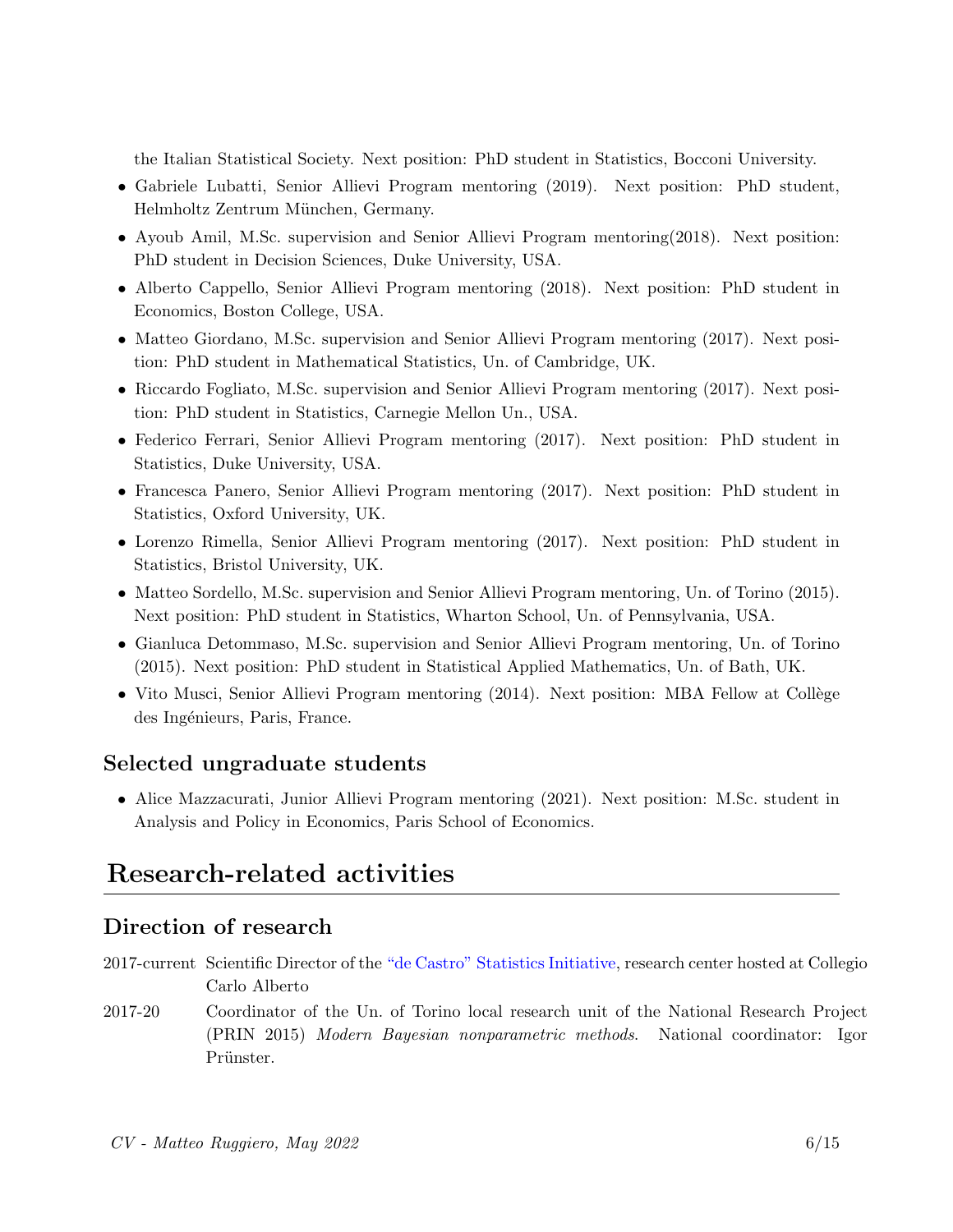- 2018 Coordinator of the ESOMAS Dept. Research Project *Dependent models in Bayesian non*parametric statistics: computational aspects, Un. of Torino. Research team: Raffaele Argiento, Luigi Bollani, Pierpaolo De Blasi, Stefano Favaro, Guillaume Kon Kam King.
- 2017 Coordinator of the ESOMAS Dept. Research Project Methodological and computational problems in modern Bayesian nonparametric inference, Un. of Torino. Research team: Raffaele Argiento, Luigi Bollani, Antonio Canale, Pierpaolo De Blasi, Stefano Favaro, Guillaume Kon Kam King.
- 2015 Coordinator of the ESOMAS Dept. Research Project Random probability measures and their applications, Un. of Torino. Research team: Raffaele Argiento, Luigi Bollani, Antonio Canale, Pierpaolo De Blasi, Stefano Favaro, Guillaume Kon Kam King, Mauro Reginato.
- 2014 Coordinator of the ESOMAS Dept. Research Project New statistical methods for data with complex structures, Un. of Torino. Research team: Luigi Bollani, Antonio Canale, Pierpaolo De Blasi, Stefano Favaro, Guillaume Kon Kam King, Bernardo Nipoti, Igor Prünster, Mauro Reginato.
- 2013 Coordinator of the ESOMAS Dept. Research Project *Statistical methodology and analysis* for data with dependence structures, Un. of Torino. Research team: Luigi Bollani, Antonio Canale, Pierpaolo De Blasi, Stefano Favaro, Consuelo Nava, Bernardo Nipoti, Igor Prünster, Mauro Reginato.

## Participation to research groups

- 2012-16 Co-investigator of the European Research Council (ERC) project New directions in Bayesian nonparametrics. Research team: Pierpaolo De Blasi, Stefano Favaro, Antonio Lijoi, Igor Prünster (PI), Matteo Ruggiero.
- 2010-12 Co-investigator of the Carlo Alberto Research Project New approaches to stochastic mod- $\mathit{eling}$  in Economics via Bayesian nonparametrics. Principal investigator: Igor Prünster.
- 2008-10 Co-investigator of the National Research Project (PRIN 2008) Bayesian nonparametric inference and limit theorems for dependent data. National coordinator: Eugenio Regazzini.
- 2008 Co-investigator of the research project Infinite population asymptotics in Bayesian nonparametrics, funded by CRT Foundation, Torino. Project supervisors: Massimo Marinacci and Igor Prünster.
- 2007 Co-investigator of the research project Ambiguity and evolution by means of urn models, funded by CRT Foundation, Torino. Project supervisors: Massimo Marinacci and Igor Prünster.
- 2006-08 Co-investigator of the National Research Project (PRIN 2006) Bayesian nonparametric methods for clustering, survival analysis and predicting the number of species. National coordinator: Igor Prünster.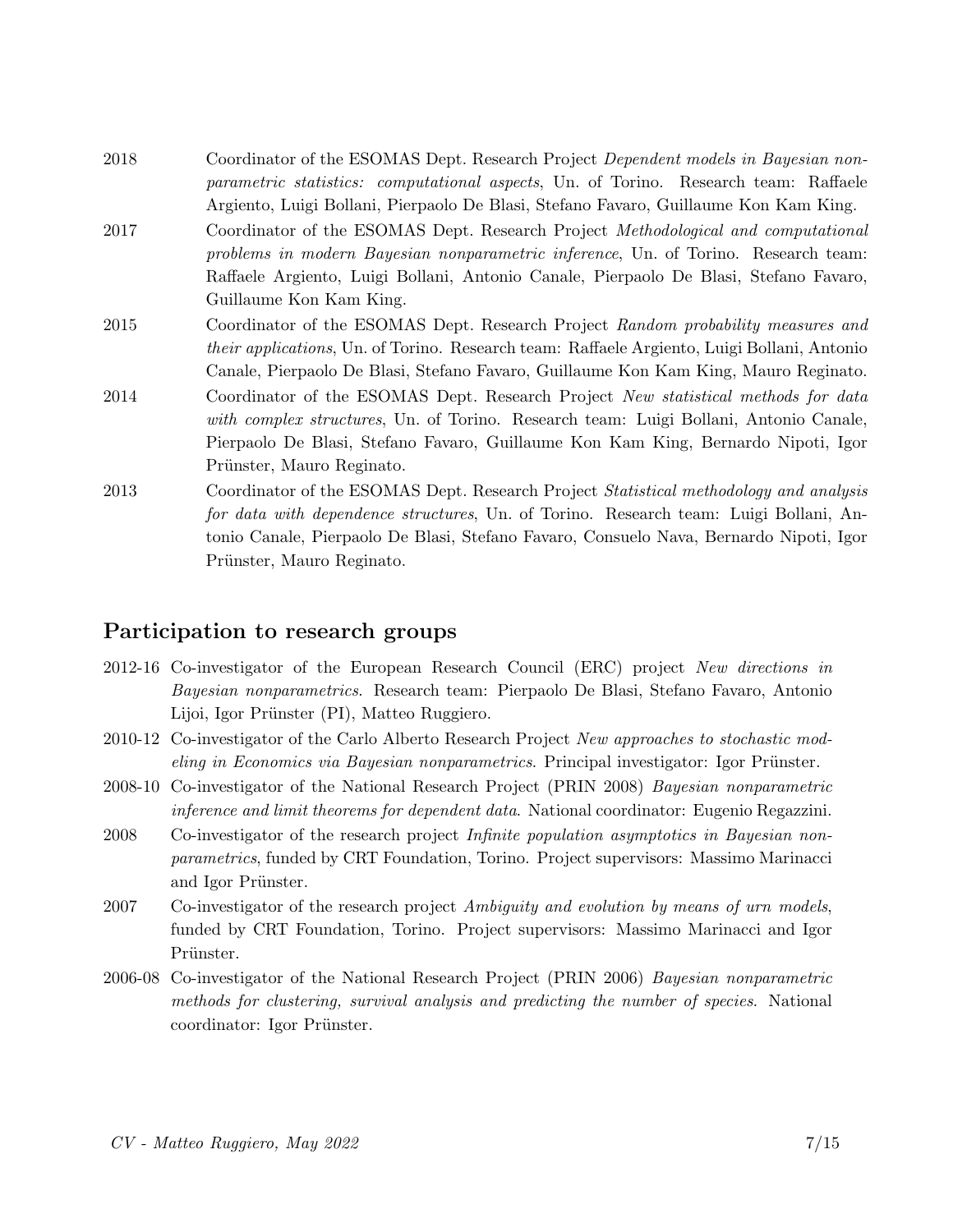# Editorial activity

- Referee for: AISTATS, Annals of Applied Statistics, Applied Mathematics E-Notes, Applied Stochastic Models in Business and Industry, Bayesian Analysis, Biometrika, CLAPEM Birkhäuser Volume, Communications in Statistics, Computational Statistics and Data Analysis, Decisions in Economics and Finance, Dependence Modeling, IEEE Transactions on Computers, IEEE Transactions on Pattern Analysis & Machine Intelligence, International Journal of Stochastic Analysis, Journal of Applied Probability, Journal of Applied Statistics, Journal of the American Statistical Association, Journal of the Royal Statistical Society, Mathematical Problems in Engineering, Psychometrika, Quality Technology and Quantitative Management, Statistical Methods & Applications, Statistics and Probability Letters, Stochastic Models, Stochastic Processes and Their Applications.
- <span id="page-7-0"></span>• Reviewer for: Mathematical Reviews/MathSciNet (2010-15).

# Doctoral and prize committees

- Board Member, PhD in Modeling and Data Science, Un. of Torino, Italy (May 2017-current)
- Committee Member, L.J. Savage Award for outstanding doctoral dissertations in Bayesian econometrics and statistics, International Society for Bayesian Analysis (2016)
- External examiner, MPhil in Mathematics, Un. of Warwick, UK (2015)
- Board Member, PhD in Statistics, Bocconi Un., Italy (Set 2013-May 2017)
- <span id="page-7-1"></span>• Member of the evaluation committee (*Comité tutorial*), PhD in Mathematical Sciences, UNAM, Mexico (Set 2013-current)

### Organizational roles at conferences

#### Scientific and Organizing Committees

- Scientific Committee, *Joint Statistical Meetings* (ISBA Program Chair for the JSM), Washington, USA (6-11 Aug 2022)
- Scientific Committee, *ISBA World Meeting*, Montreal, Canada (27 June-1 July 2022)
- Scientific Committee,  $51^{st}$  Scientific Meeting of the Italian Statistical Society, Caserta, Italy (22-24 June 2022)
- Organizing Committee,  $4^{th}$  Carlo Alberto Stochastics Workshop, Torino (18-19 Apr 2019)
- Scientific Committee, *CMStatistics (ERCIM)* 2018, Pisa, Italy (14-16 Dec 2018)
- Scientific Committee, 2nd International Conference on Econometrics and Statistics, Hong Kong (19-21 June 2018)
- Scientific Committee, Statistics and Data Science: new Developments for Business and Industrial Applications, Torino (24-25 May 2018)
- Organiser (joint with Antonio Canale), 2nd StaTalk on Bayesian Nonparametrics, Moncalieri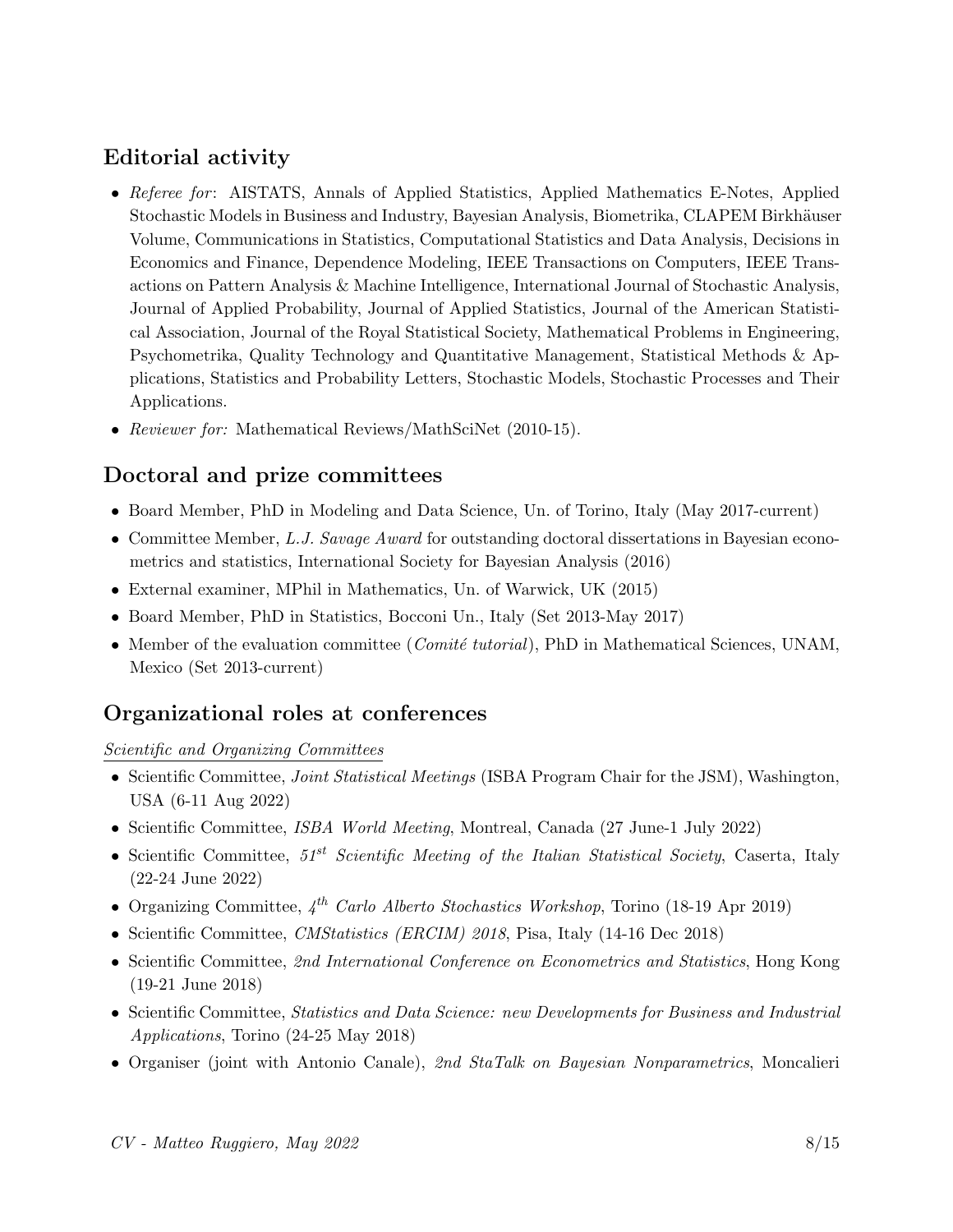(Jan 2016)

- Organizing Committee,  $3^{rd}$  Carlo Alberto Stochastics Workshop, Moncalieri (10-11 Jan 2014)
- Organizing Committee,  $2^{nd}$  Carlo Alberto Stochastics Workshop, Moncalieri (23 Mar 2012)
- Organizing Committee,  $1^{st}$  Carlo Alberto Stochastics Workshop, Moncalieri (10 June 2010)
- Local Organizing Committee,  $\gamma^{th}$  Workshop on Bayesian Nonparametrics, Moncalieri (21-25 June 2009)
- Local Organizing Committee, Carlo Alberto Research Programme in Bayesian Nonparametrics, Moncalieri (21 June - 5 July 2009)

#### Session organization

- "Bayesian nonparametric modeling for clustering and confidentiality", Member Invited Session at ISBA, Kunming, China (June 29-July 3, 2020, postponed to 2021)
- 3-session track "Bayesian semi- and non-parametric modelling" (joint with R. Argiento (Un. of Torino) and Li Ma (Duke Un.)), CMStatistics (ERCIM) 2018, Pisa, Italy (14-16 Dec 2018)
- "Bayesian nonparametrics", The Mathematics of Subjective Probability, Milan, Italy (Sept 2018)
- "Recent advances in Bayesian methods", 2nd International Conference on Econometrics and Statistics, Hong Kong (19-21 June 2018)
- "Recent advances in Bayesian inference", IISA International Conference on Statistics, Hyderabad, India (28-30 Dec 2017)
- 3-session track "Bayesian semi- and non-parametric modelling" (joint with R. Argiento (Un. of Torino) and Li Ma (Duke Un.)), CMStatistics (ERCIM) 2017, London, UK (16-18 Dec 2017)
- "Bayesian nonparametrics", First Italian Meeting on Probability and Mathematical Statistics, Torino, Italy (19-22 June 2017)
- 3-session track "Bayesian semi- and non-parametric modelling" (joint with A. Lijoi (Un. of Pavia) and Li Ma (Duke Un.)), CMStatistics (ERCIM) 2016, Sevilla, Spain (9-11 Dec 2016)
- 3-session track "Bayesian semi- and non-parametric modelling" (joint with A. Lijoi (Un. of Pavia) and Li Ma (Duke Un.)), CMStatistics (ERCIM) 2015, London, UK (12-14 Dec 2015)
- 3-session track "Bayesian semi- and non-parametric modelling" (joint with A. Lijoi (Un. of Pavia) and Li Ma (Duke Un.)), 7th International Conference of the ERCIM WG on Computing and Methodological Statistics, Pisa, Italy (6-8 Dec 2014)
- <span id="page-8-0"></span>• "Stochastic processes for frequency models", XI Symposium of Probability and Stochastic Processes, Guanajuato, Mexico (18-22 Nov 2013)

## Talks at conferences

#### Invited talks

- 15<sup>th</sup> ISBA World Meeting, Kunming, China (June 2020 postponed to 2021)
- 39<sup>th</sup> International Symposium on Forecasting, Thessaloniki, Greece (June 2019)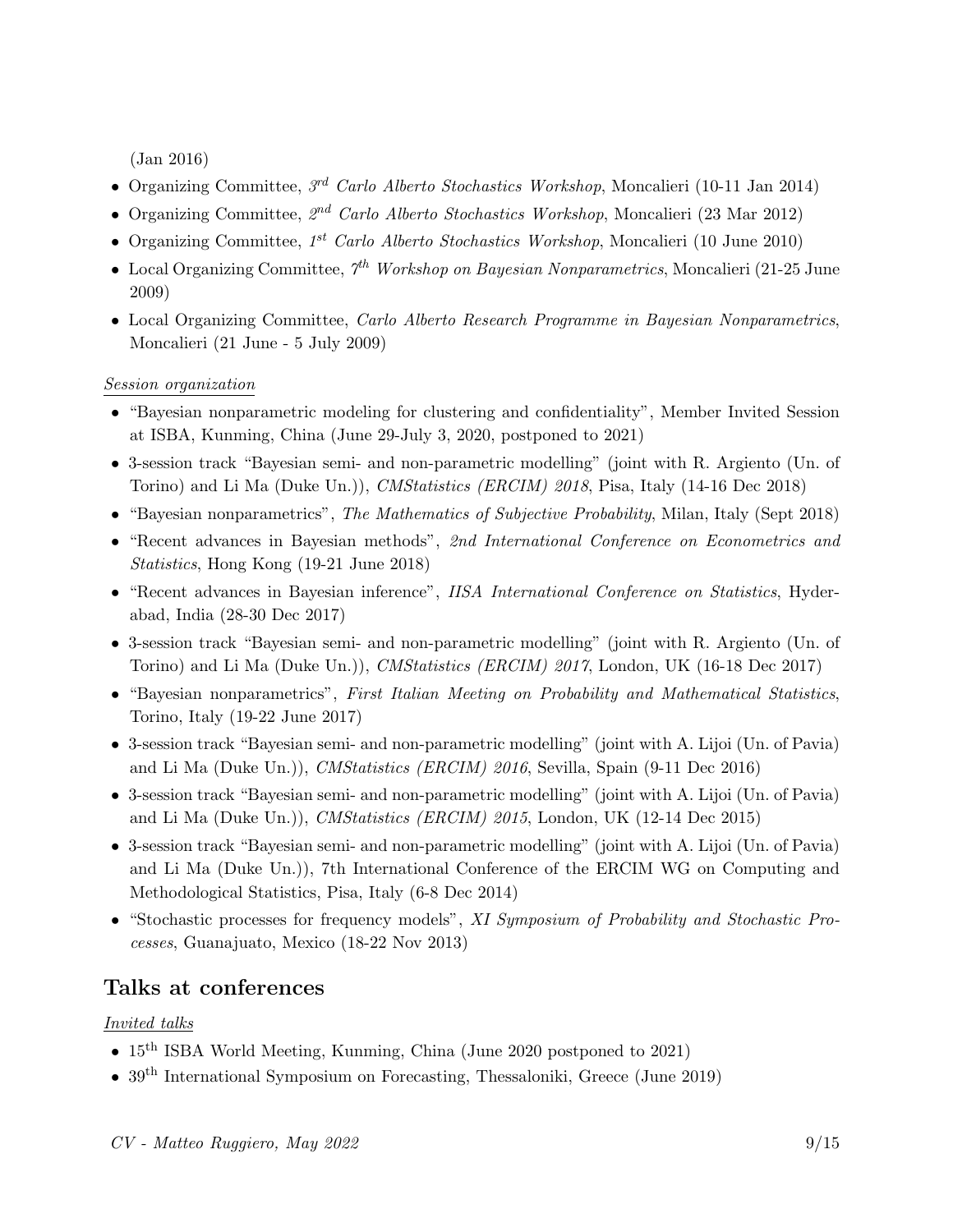- Population Dynamics And Statistical Physics In Synergy II, Pisa, Italy (Apr 2019)
- CMStatistics 2018, Pisa, Italy (Dec 2018)
- $14<sup>th</sup>$  ISBA World Meeting, Edinburgh, UK (June 2018)
- IISA International Conference on Statistics, Hyderabad, India (Dec 2017)
- Bayesian Nonparametric Inference: Dependence Structures and their Applications, Oaxaca, Mexico (Dec 2017)
- IMS-China International Conference on Statistics and Probability, Nanning, China (June 2017)
- 1<sup>st</sup> Italian Meeting on Probability and Mathematical Statistics, Torino, Italy (June 2017)
- Advances in Bayesian nonparametric statistics: A gathering with Stephen Walker, Mexico City (Nov 2014)
- 37<sup>th</sup> Conference on Stochastic Processes and their Applications, Buenos Aires, Argentina (July 2014)
- $12<sup>th</sup>$  ISBA World Meeting, Cancún, Mexico (July 2014)
- 7<sup>th</sup> International Workshop on Applied Probability, Antalya, Turkey (June 2014)
- Workshop on Random Measures and Measure-Valued Processes, Banff International Research Station, Canada (Sept 2013)
- 59<sup>th</sup> World Statistics Congress, Hong Kong, China (Aug 2013)
- $36<sup>th</sup>$  Conference on Stochastic Processes and their Applications, Boulder, CO, USA (July 2013)
- ISBA Regional Meeting & International Workshop/Conference on Bayesian Theory and Applications, Varanasi, India (Jan 2013)
- 5<sup>th</sup> ERCIM International Conference on Computing and Statistics, Oviedo, Spain (Dec 2012)
- The impact of statistical thinking in economics and life sciences, Milan, Italy (Sept 2012)
- 7<sup>th</sup> Conference on Statistical Computation and Complex Systems, Padova, Italy (Sept 2011)
- 8<sup>th</sup> Workshop on Bayesian Nonparametrics, Veracruz, Mexico (June 2011)
- $35<sup>th</sup>$  Conference on Stochastic Processes and their Applications, Oaxaca, México (June 2011)
- 3<sup>rd</sup> ERCIM International Conference on Computing and Statistics, London, UK (Dec 2010)
- Joint Statistical Meetings (discussant), Vancouver, Canada (Aug 2010)
- $5<sup>th</sup> International Workshop on Applied Probability, Colmenarejo, Spain (July 2010)$
- $\bullet$  6<sup>th</sup> Conference on Statistical Computation and Complex Systems (discussant), Milan, Italy (Sept 2009)
- $6<sup>th</sup>$  Young European Probabilists Workshop, Eindhoven, Netherlands (Mar 2009)
- 15<sup>th</sup> European Young Statisticians Meeting, Castro Urdiales, Spain (Sept 2007)
- Construction and properties of Bayesian nonparametric regression models, Cambridge, UK (Aug 2007)

### Contributed talks and posters

- The Mathematics of Subjective Probability, Milan, Italy (Sept 2018)
- 13<sup>th</sup> ISBA World Meeting, Santa Margherita di Pula, Italy (June 2016)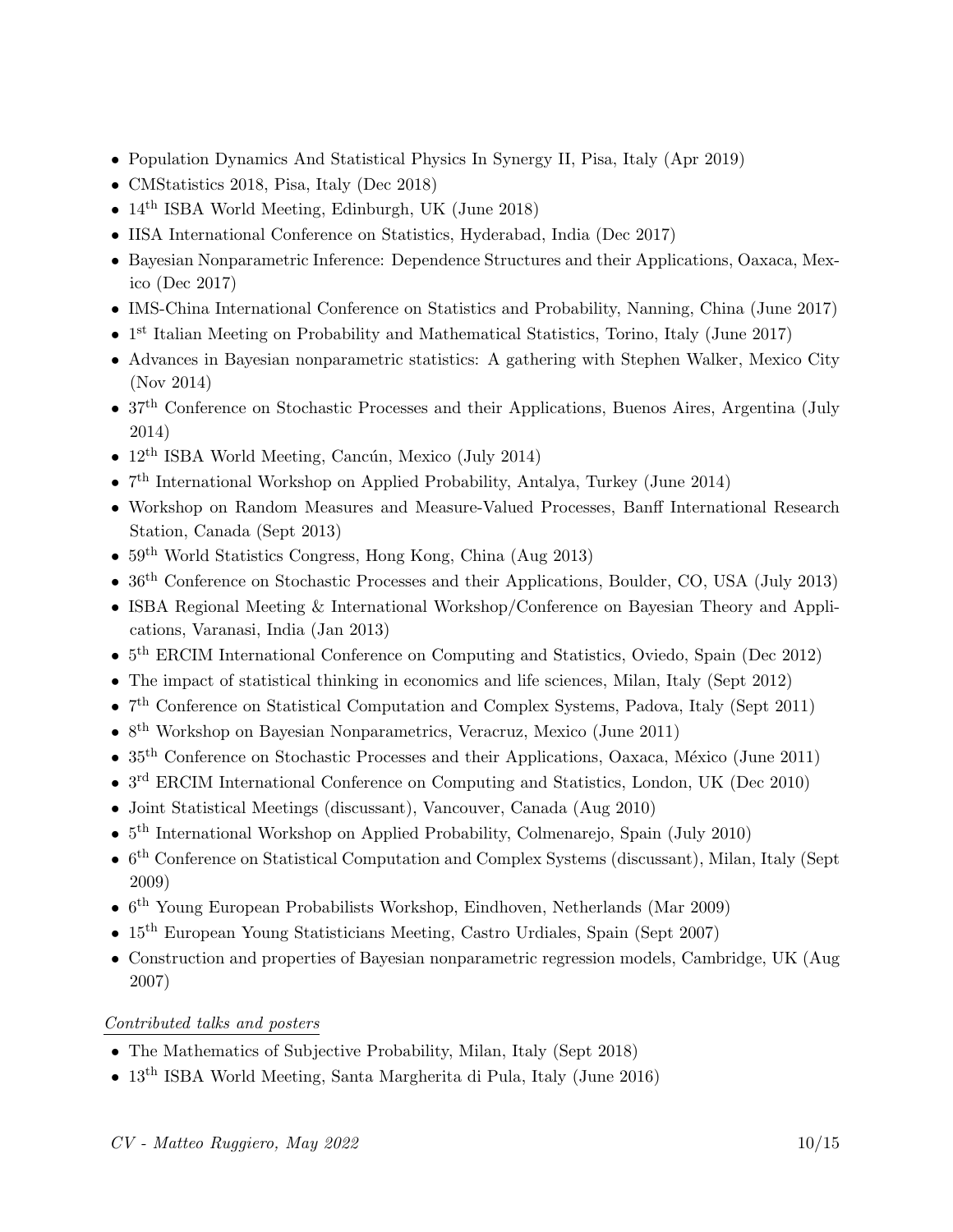- 48<sup>th</sup> Meeting of the Italian Statistical Society, Salerno, Italy (June 2016)
- 38<sup>th</sup> Conference on Stochastic Processes and their Applications, Oxford, UK (July 2015)
- 9<sup>th</sup> Workshop on Bayesian Inference in Stochastic Processes, Istanbul, Turkey (June 2015)
- $10^{\text{th}}$  Conference on Bayesian Nonparametrics, Raleigh, NC, USA (June 2015)
- $47<sup>th</sup>$  Meeting of the Italian Statistical Society, Cagliari, Italy (June 2014)
- 9<sup>th</sup> Conference on Bayesian Nonparametrics (poster), Amsterdam, Netherlands (June 2013)
- 8<sup>th</sup> Workshop on Bayesian Inference in Stochastic Processes (poster), Milano, Italy (June 2013)
- $46<sup>th</sup>$  Meeting of the Italian Statistical Society, Rome, Italy (June 2012)
- $19<sup>th</sup>$  Congress of the Italian Mathematical Union, Bologna, Italy (Sept 2011)
- 7<sup>th</sup> Workshop on Bayesian Inference in Stochastic Processes, Getafe, Spain (Sept 2011)
- 7<sup>th</sup> Workshop on Bayesian Nonparametrics (poster), Moncalieri, Italy (June 2009)
- 7<sup>th</sup> World Congress in Probability and Statistics, Singapore (July 2008)
- <span id="page-10-0"></span>•  $5<sup>th</sup>$  Workshop on Bayesian Inference in Stochastic Processes, Valencia, Spain (June 2007)

## Seminars and visits

#### Invited seminars

- Research Center for Statistics, Un. of Geneva, Switzerland (20 Oct 2017)
- Dept. of Statistics and Data Sciences, Un. of Texas at Austin, USA (14 Feb 2017)
- Dept. of Economics, Ca' Foscari Un. of Venice, Italy (26 Jan 2015)
- Inst. of Mathematics, Vietnam Academy of Science and Technology, Hanoi (7 Aug 2013)
- Dept. of Decision Sciences, Bocconi Un., Italy (22 Nov 2012)
- Dept. of Statistical Science, Duke Un., USA (5 Oct 2012)
- Dept. of Probability and Statistics, UNAM, México (13 Jan 2010)
- Dept. of Quantitative Methods, Un. of Navarra, Spain (18 Nov 2009)
- Dept. of Economics and Quantitative Methods, Un. of Pavia, Italy (1 Apr 2008)

#### Research visits

- Dept. of Statistics, Un. of Oxford, UK (30 July-3 Aug 2017)
- Dept. of Statistics and Data Sciences, Un. of Texas at Austin, USA (10-17 Feb 2017)
- Dept. of Statistics, Un. of Oxford, UK (8-11 Dec 2015)
- Dept. of Statistics and Data Sciences, Un. of Texas at Austin, USA (3-11 Oct 2015)
- Dept. of Statistics and Data Sciences, Un. of Texas at Austin, USA (12-22 Nov 2014)
- Dept. of Probability and Statistics, IIMAS, UNAM, México (24-28 Nov 2014)
- Dept. of Statistics and Data Sciences, Un. of Texas at Austin, USA (30 Nov-5 Dec 2013)
- Dept. of Probability and Statistics, IIMAS, UNAM, México (23-28 Nov 2013)
- Dept. of Economics, Pompeu Fabra Un., Spain (28-31 Oct 2013)
- Dept. of Statistics, Un. of Oxford, UK (1-4 Oct 2013)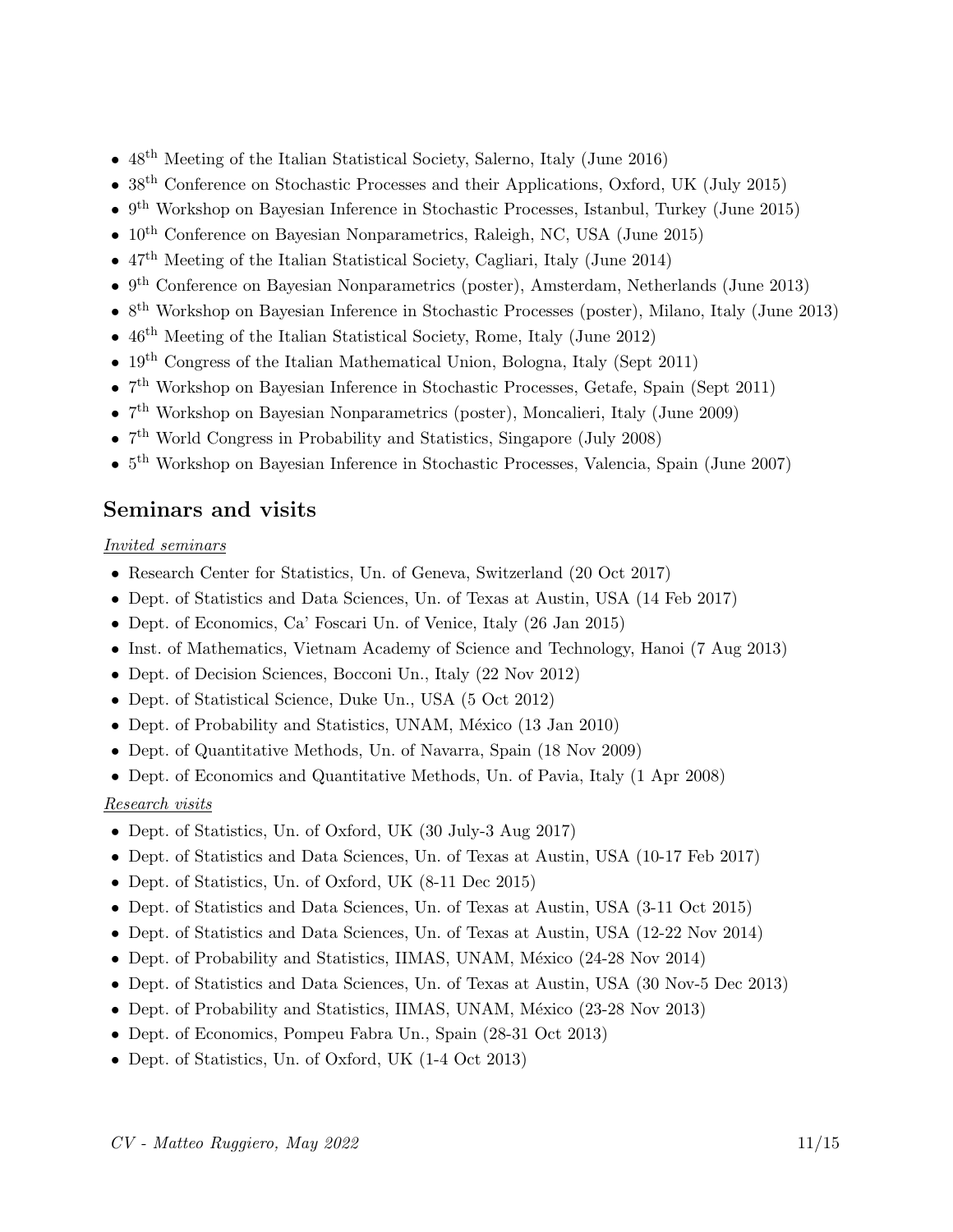- Dept. of Economics, Pompeu Fabra Un., Spain (4-8 Dec 2012)
- Visiting fellow, Institute for Computational and Experimental Research in Mathematics, USA (27 Sept - 3 Nov 2012)
- Dept. of Economics, Pompeu Fabra Un., Spain (5-10 July 2012)
- Visiting fellow, Collegio Carlo Alberto (15 Sept 14 Dec 2010)
- Dept. of Probability and Statistics, IIMAS, UNAM, México (7-16 Jan 2010)
- Dept. of Quantitative Methods, Un. of Navarra, Spain (16-22 Nov 2009)
- Visiting postdoctoral fellow, Institute of Mathematics, Statistics and Actuarial Science, Un. of Kent, UK (Feb-June 2007)
- <span id="page-11-0"></span>• Visiting PhD student, Institute of Mathematics, Statistics and Actuarial Science, Un. of Kent, UK (Sept 2005 - June 2006)

# Postdocs

- Augusto Fasano (Sep 2020 Aug 2021). Nonparametric filtering and dynamic estimation.
- Guillaume Kon Kam King (Mar 2016 Dec 2019). Nonparametric functional forecasting. Parametric filtering.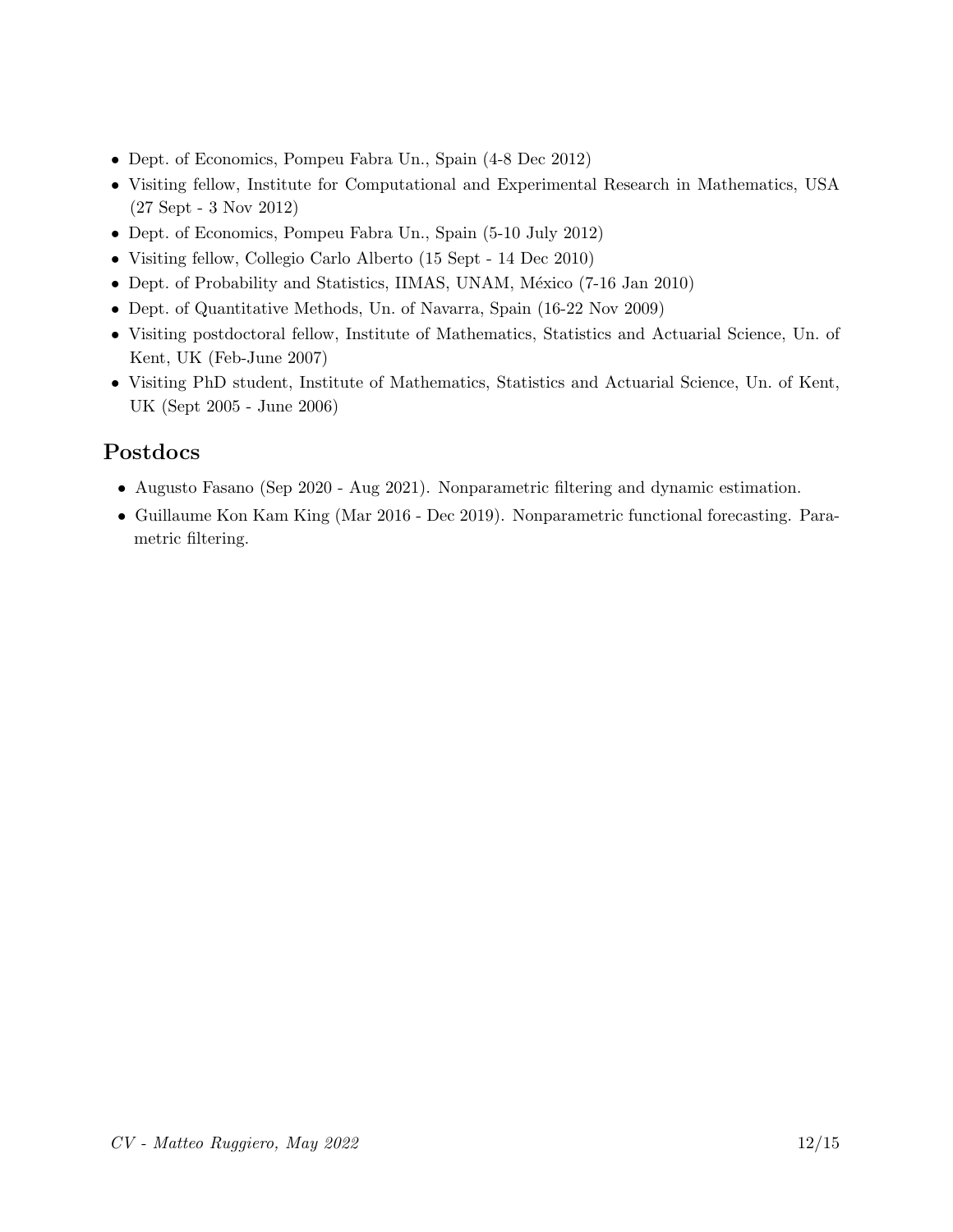# <span id="page-12-0"></span>Publications

## Articles in refereed journals

- 1) Ascolani, F., Lijoi, A. and Ruggiero, M. (2022) Smoothing distributions for conditional Fleming–Viot and Dawson–Watanabe diffusions Bernoulli, to appear.
- 2) Ascolani, F., Lijoi, A. and Ruggiero, M. (2021) Predictive inference with Fleming–Viot-driven dependent Dirichlet processes Bayesian Analysis 16, 371-395.
- 3) Kon Kam King, G., Papaspiliopoulos, O. and Ruggiero, M. (2021) Exact inference for a class of hidden Markov models on general state spaces Electronic Journal of Statistics 15, 2832–2875.
- 4) Giordano, M., De Blasi, P. and Ruggiero, M. (2020) A reversible allelic partition process and Pitman sampling formula ALEA - Latin American Journal of Probability and Mathematical Statistics 17, 375–288.
- 5) Kon Kam King, G., Canale, A. and Ruggiero, M. (2019) Bayesian functional forecasting with locally-autoregressive dependent processes Bayesian Analysis 14, 1121-1141.
- 6) Argiento, R. and Ruggiero, M. (2018) Computational challenges and temporal dependence in Bayesian nonparametric models Statistical Methods & Applications 27, 231-238.
- 7) Ruggiero, M. and Sordello, M. (2018) Clustering dynamics in a class of normalised generalised gamma dependent priors Annals of the Institute of Statistical Mathematics 70, 83–98.
- 8) COSTANTINI, C., DE BLASI, P., ETHIER, S.N., RUGGIERO, M. and SPANO, D. (2017) Wright–Fisher construction of the two-parameter Poisson–Dirichlet diffusion The Annals of Applied Probability 27, 1923–1950.
- 9) PAPASPILIOPOULOS, O., RUGGIERO, M. and SPANÒ, D. (2016) Conjugacy properties of time-evolving Dirichlet and gamma random measures Electronic Journal of Statistics 10, 3452–3489.
- 10) Canale, A. and Ruggiero, M. (2016) Bayesian nonparametric forecasting of monotonic functional time series. Electronic Journal of Statistics 10, 3265–3286.
- 11) Mena, R.H. and Ruggiero, M. (2016) Dynamic density estimation with diffusive Dirichlet mixtures Bernoulli 22, 901–926.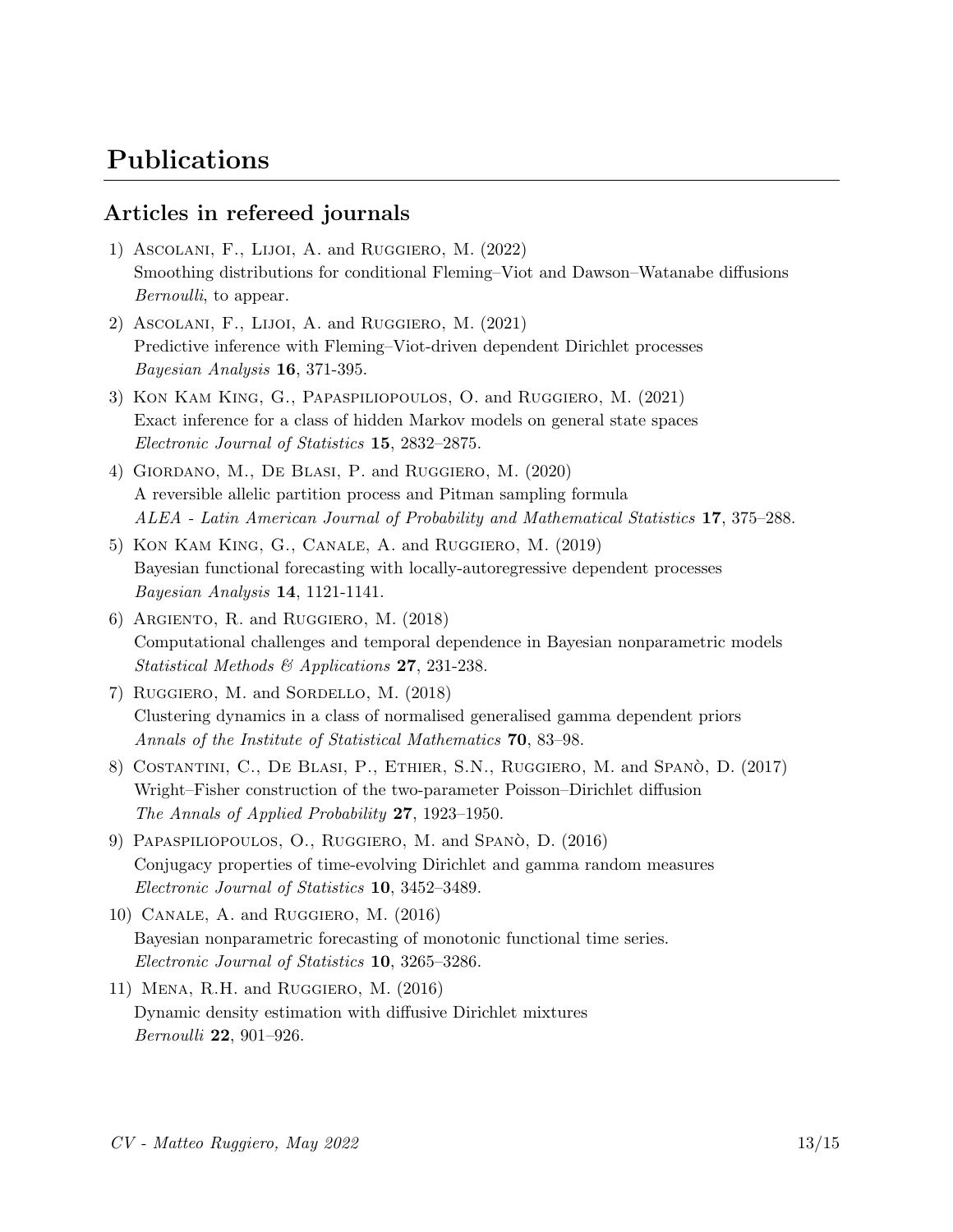- 12) Gutierrez, L., Mena, R.H. and Ruggiero, M. (2016) A time dependent Bayesian nonparametric model for air quality analysis Computational Statistics and Data Analysis 95, 161–175.
- 13) DE BLASI, P., FAVARO, S., LIJOI, A., MENA, R., PRÜNSTER, I. and RUGGIERO, M. (2015) Are Gibbs-type priors the most natural generalization of the Dirichlet process? IEEE Transactions on Pattern Analysis and Machine Intelligence 37, 212–229.
- 14) Papaspiliopoulos, O. and Ruggiero, M. (2014) Optimal filtering and the dual process Bernoulli 20, 1999-2019.
- 15) Ruggiero, M. (2014) Species dynamics in the two-parameter Poisson-Dirichlet diffusion model Journal of Applied Probability 51, 174–190.
- 16) Ruggiero, M., Walker, S.G. and Favaro, S. (2013) Alpha-diversity processes and normalized inverse-Gaussian diffusions The Annals of Applied Probability 23, 386–425.
- 17) PRÜNSTER, I. and RUGGIERO, M. (2013) A Bayesian nonparametric approach to modeling market share dynamics Bernoulli 19, 64–92.
- 18) Mena, R.H., Ruggiero, M. and Walker, S.G. (2011) Geometric stick-breaking processes for continuous-time Bayesian nonparametric modeling Journal of Statistical Planning and Inference 141, 3217–3230.
- 19) Martinelli, A., Ruggiero, M. and Walker, S.G. (2010) A note on convergence rates for posterior distributions via large deviations techniques Statistical Papers 51, 337–347.
- 20) Favaro, S., Ruggiero, M. and Walker, S.G. (2009) On a Gibbs sampler based random processes in Bayesian nonparametrics Electronic Journal of Statistics 3, 1556–1566.
- 21) Ruggiero, M. and Walker, S.G. (2009) Countable representation of infinite-dimensional diffusions derived from the two-parameter Poisson-Dirichlet process Electronic Communications in Probability 14, 501–517.
- 22) Ruggiero, M. and Walker, S.G. (2009) Bayesian nonparametric construction of the Fleming-Viot process with fertility selection Statistica Sinica 19, 707–720.

## Articles in conference proceedings

23) Ascolani, F., Lijoi, A., Pruenster, I. and Ruggiero, M. (2021) A framework for filtering in hidden Markov models with normalized random measures